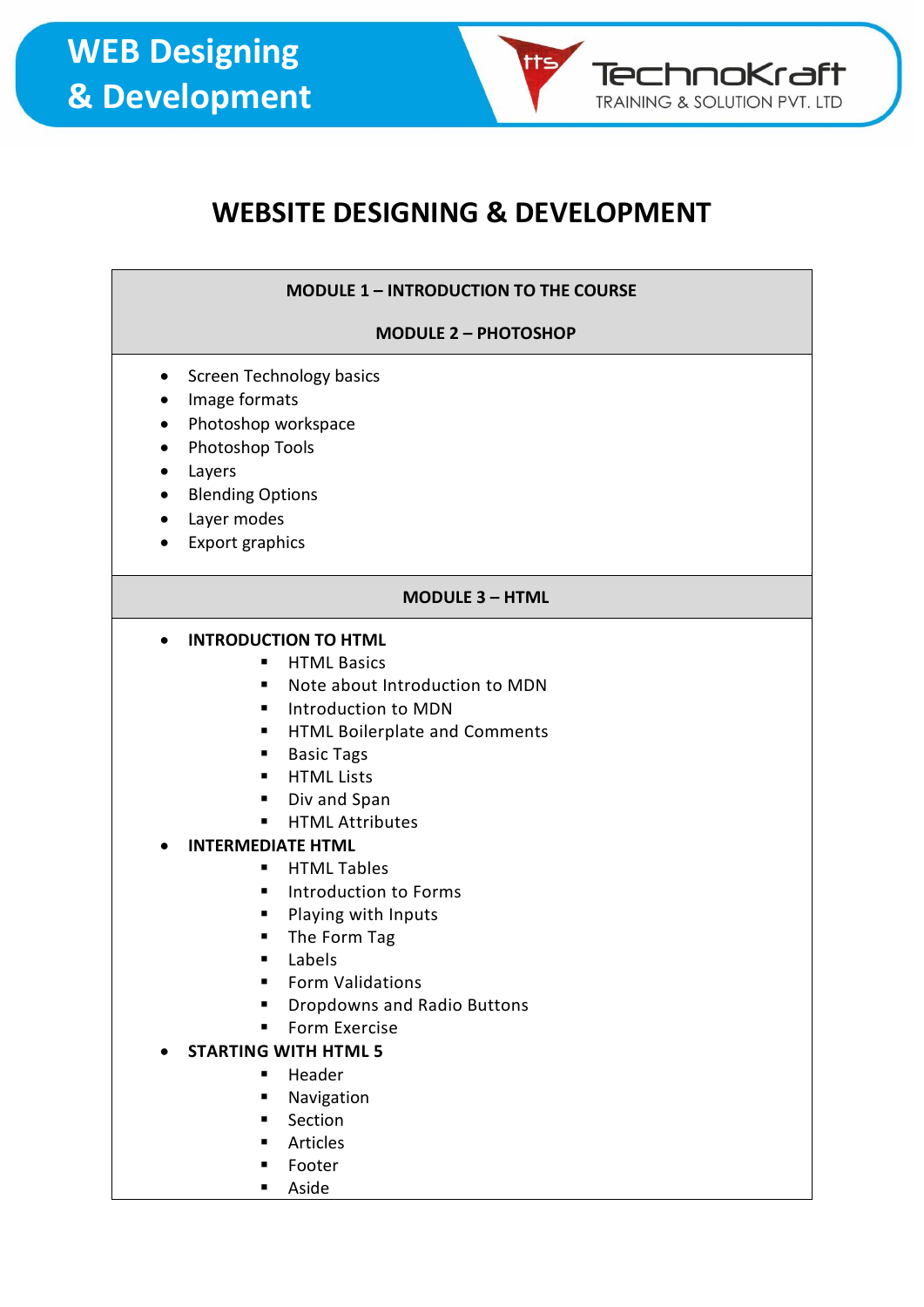## **WEB Designing & Development**



#### ■ Audio and Source tags

- Video and Source tags
- Canvas
- SVG

#### **MODULE 4 – CSS**

#### • **INTRODUCTION TO CSS**

- Unit Objectives
- CSS Basics
- Our First Stylesheet
- CSS Colors
- Background and Border
- Introduction to Chrome Inspector
- Selectors Basics
- More Advanced Selectors
- Selectors Practice Exercise
- **ADVANCE CSS**
	- Combinators
	- Pseudo Classes
	- Pseudo Element
	- 2D transform
	- 3D transform
	- Transitions
	- Animation
	- Flex Box
	- Media Queries

#### **MODULE 5 – BOOTSTRAP 4**

- What Is Bootstrap & Why Use It?
- What's New In Bootstrap 4?
- Initial Environment Setup
- Grid System
- Grid Alignment
- Flexbox Classes
- Auto Margin, Wrap & Ordering
- Headings & Basic Typography
- Text Alignment & Display
- Floats & Fixed Positions
- Colors & Background
- Margin & Padding Spacing
- Sizing & Borders
- CSS Breakpoints
- Buttons & Button Groups
- Navbar & Navs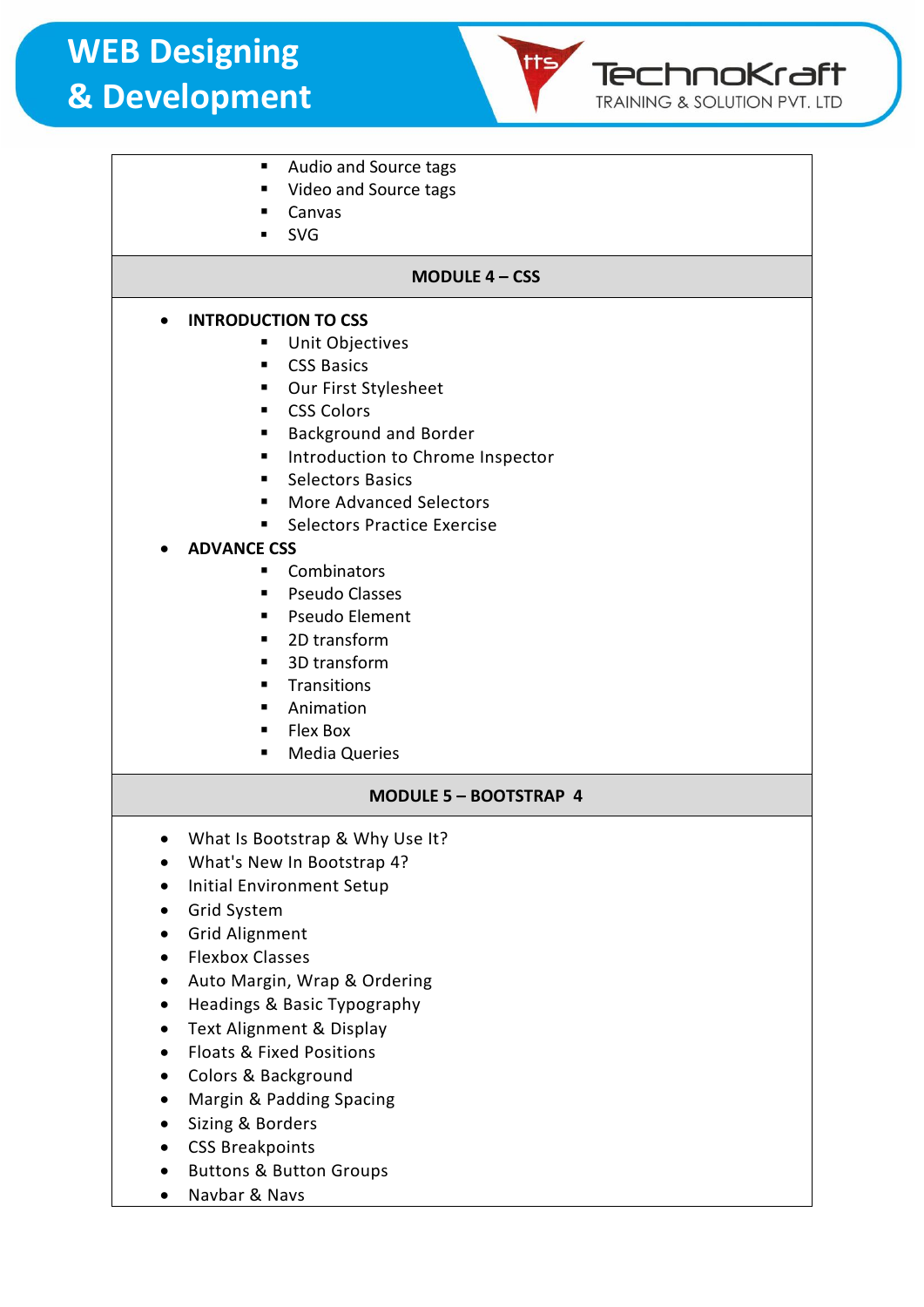- List Groups & Badges
- Forms & Input
- Input Groups
- Alerts & Progress Bars
- Tables & Pagination
- Working With Cards
- Media Objects
- Jumbotron
- Carousel Slider
- Collapse & Accordion
- Tooltips
- Popovers
- Modals
- ScrollSpy & Smooth Scolling

#### **MODULE 6 – WORDPRESS**

TechnoKraft **TRAINING & SOLUTION PVT. LTD** 

- Installing WordPress on your own Server
- Installation Requirements for WordPress
- Downloading WordPress to Install Yourself
- Installing WordPress on Your Web Host Yourself
- Setting Your Directory Permissions
- Getting Around Wordpress
- Becoming Familiar with the Dashboard
- Posts, Pages, Tags, Media, and More: Content Administration
- Tapping into the Core Settings for Your Blog
- Other Settings
- Configuring WordPress to Work Best
- Choosing the Right Settings for Your Blog
- Moderating Comments and Comment Spam
- Managing Additional Authors on Your Blog
- Caching and Other Tune-Ups
- Organizing The Content on your Blog
- Understanding Posts Versus Pages
- Organize Your Posts with Categories
- Connect Your Posts Together with Tags
- Custom Post Types and Custom Taxonomies
- Adding a Blogroll of Links to Your Blog
- Creating and Managing Content with WordPress
- Hands On with the Editors
- Hands on with the New Image Editor in Detail
- Adding Media to Your Blog and Posts
- Finding and Using Plugins
- Finding Plugins
- Installing Plugins Quickly and Easily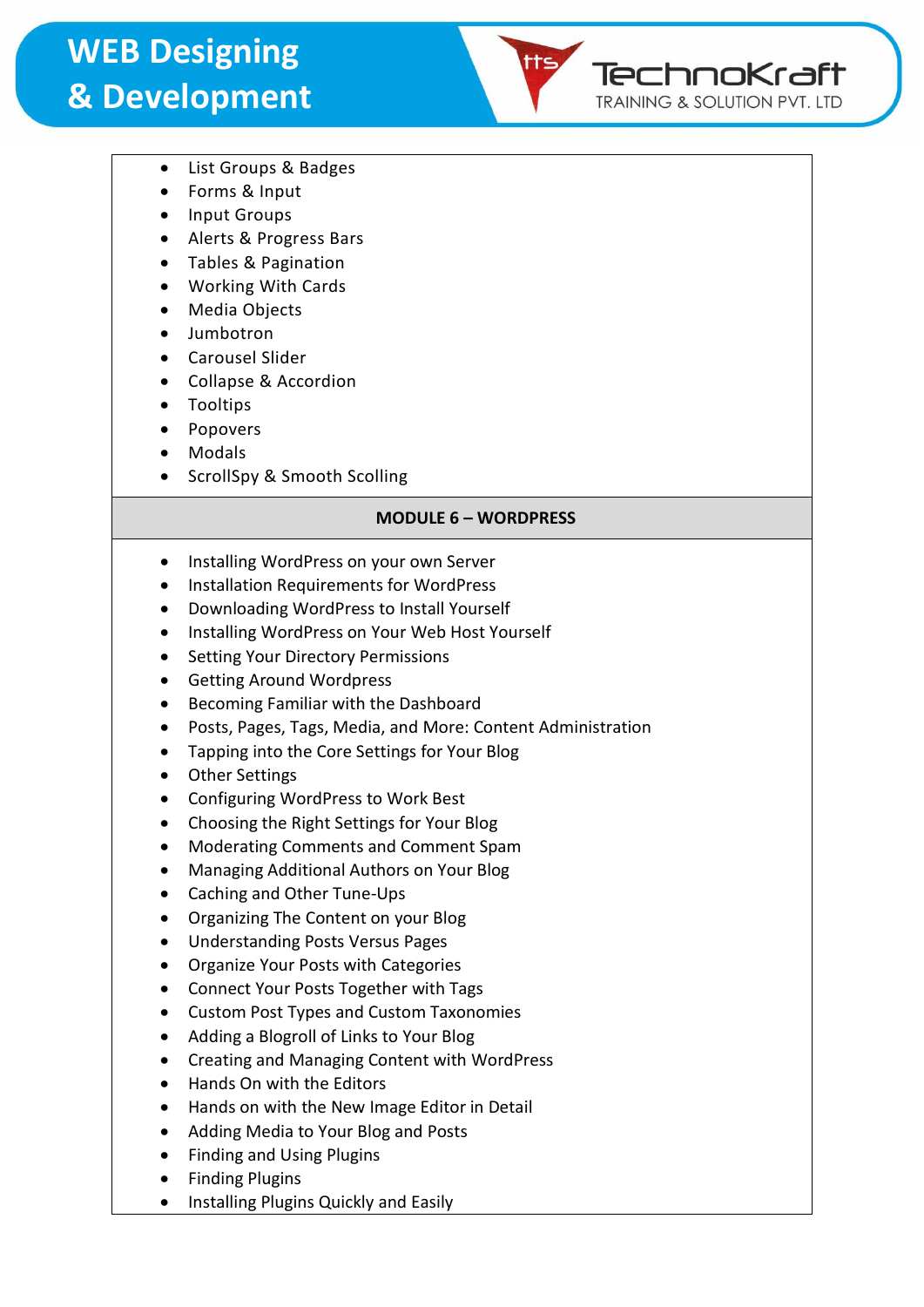

- Upgrading Plugins
- Recommended Plugins

#### **All About Themes**

- Understanding the Structure of WordPress Themes
- Finding Themes and Choosing the Right One for Your Blog
- Installing Themes on Your Blog
- Configuring Extra Features on Themes
- All About Configuring Widgets
- Editing a Themes to Make it Your Own
- Using Theme Frameworks and Parent-Child Themes
- Theme Best Practices
- WordPress.com Notes

#### **Maintaining WordPress**

- Updating and Upgrading WordPress
- Updating Plugins and Themes
- Database Maintenance for WordPress Users
- WP-DBManager

#### **MODULE 7 – JAVASCRIPT**

- Introduction to JavaScript
- Javascript Basics: Control Flow
- Javascript Basics: Functions
- Javascript Basics: Arrays
- Javascript Basics: Objects
- DOM Manipulation
- Advanced DOM Manipulation

#### **MODULE 8 – S JSON**

- JSON Intro
- JSON Syntax
- JSON Data Types
- JSON Parse
- JSON Stringify
- JSON Objects
- JSON Arrays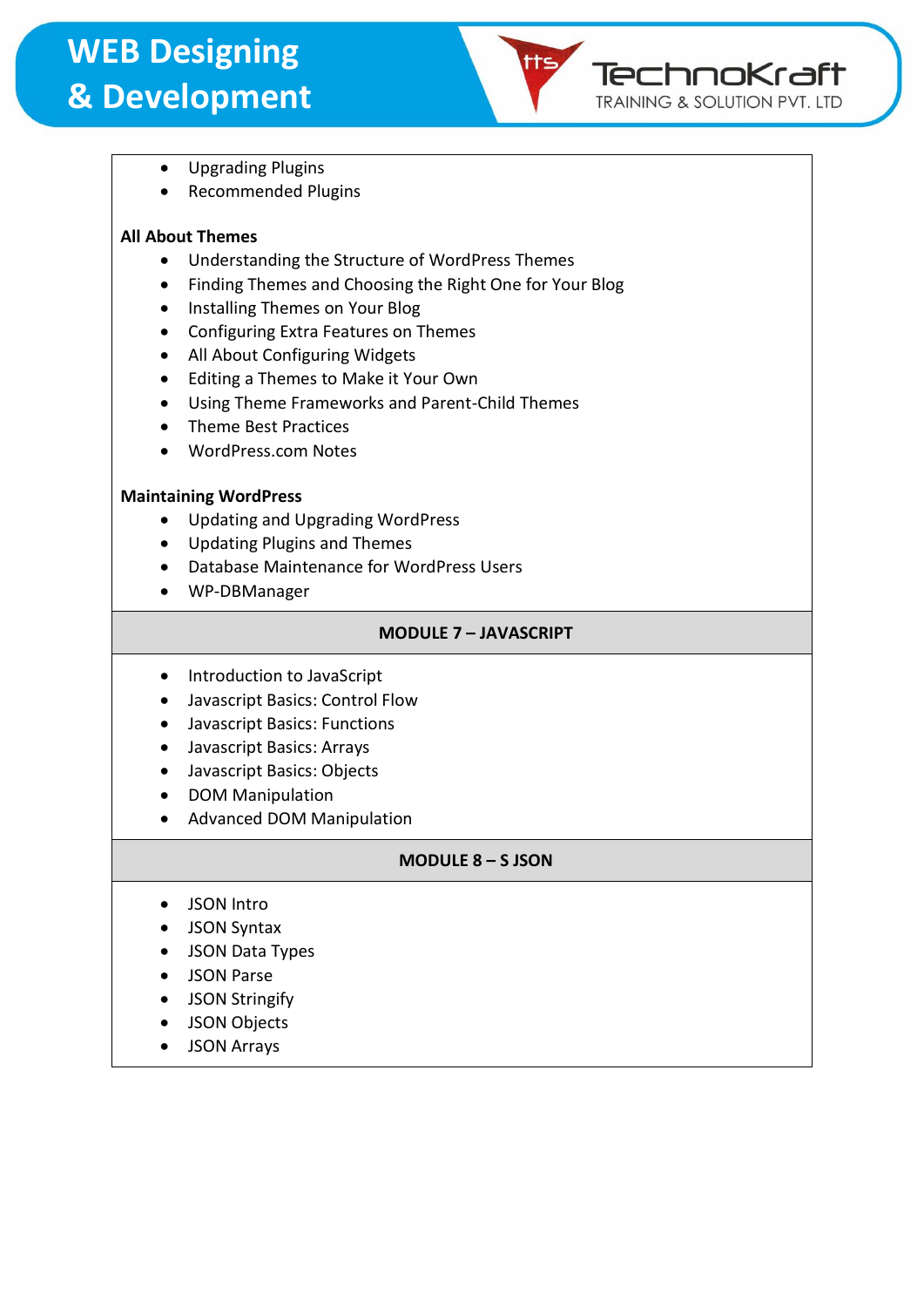## **WEB Designing & Development**



| <b>MODULE 9 - AJAX</b>                                                                                                                                                                                                                                                                                                                                                                                                          |  |
|---------------------------------------------------------------------------------------------------------------------------------------------------------------------------------------------------------------------------------------------------------------------------------------------------------------------------------------------------------------------------------------------------------------------------------|--|
| <b>AJAX Intro</b><br>$\bullet$<br><b>AJAX XMLHttp</b><br><b>AJAX Request</b><br><b>AJAX Response</b><br><b>AJAX PHP</b><br><b>AJAX Database</b><br><b>AJAX Examples</b>                                                                                                                                                                                                                                                         |  |
| <b>MODULE 10 - JQUERY</b>                                                                                                                                                                                                                                                                                                                                                                                                       |  |
| Intro to jQuery<br>$\bullet$<br>jQuery Hide/Show<br>$\bullet$<br>jQuery Fade<br>jQuery Slide<br>$\bullet$<br>jQuery Animate<br>$\bullet$<br>jQuery stop()<br>$\bullet$<br>jQuery Callback<br>$\bullet$<br>jQuery Chaining<br>$\bullet$<br>jQuery Get<br>$\bullet$<br>jQuery Set<br>$\bullet$<br>jQuery Add<br>• jQuery Remove<br>jQuery CSS Classes<br>$\bullet$<br>jQuery css()<br>$\bullet$<br>jQuery Dimensions<br>$\bullet$ |  |
| MODULE 11 - PHP                                                                                                                                                                                                                                                                                                                                                                                                                 |  |
| PHP Intro<br>●<br><b>PHP Install</b><br>PHP Syntax<br><b>PHP Variables</b><br>PHP Echo / Print<br>PHP Data Types<br>$\bullet$<br><b>PHP Strings</b><br><b>PHP Constants</b><br><b>PHP Operators</b><br>PHP IfElseElseif<br><b>PHP Switch</b><br>PHP While Loops<br>PHP For Loops<br><b>PHP Functions</b><br><b>PHP Arrays</b>                                                                                                   |  |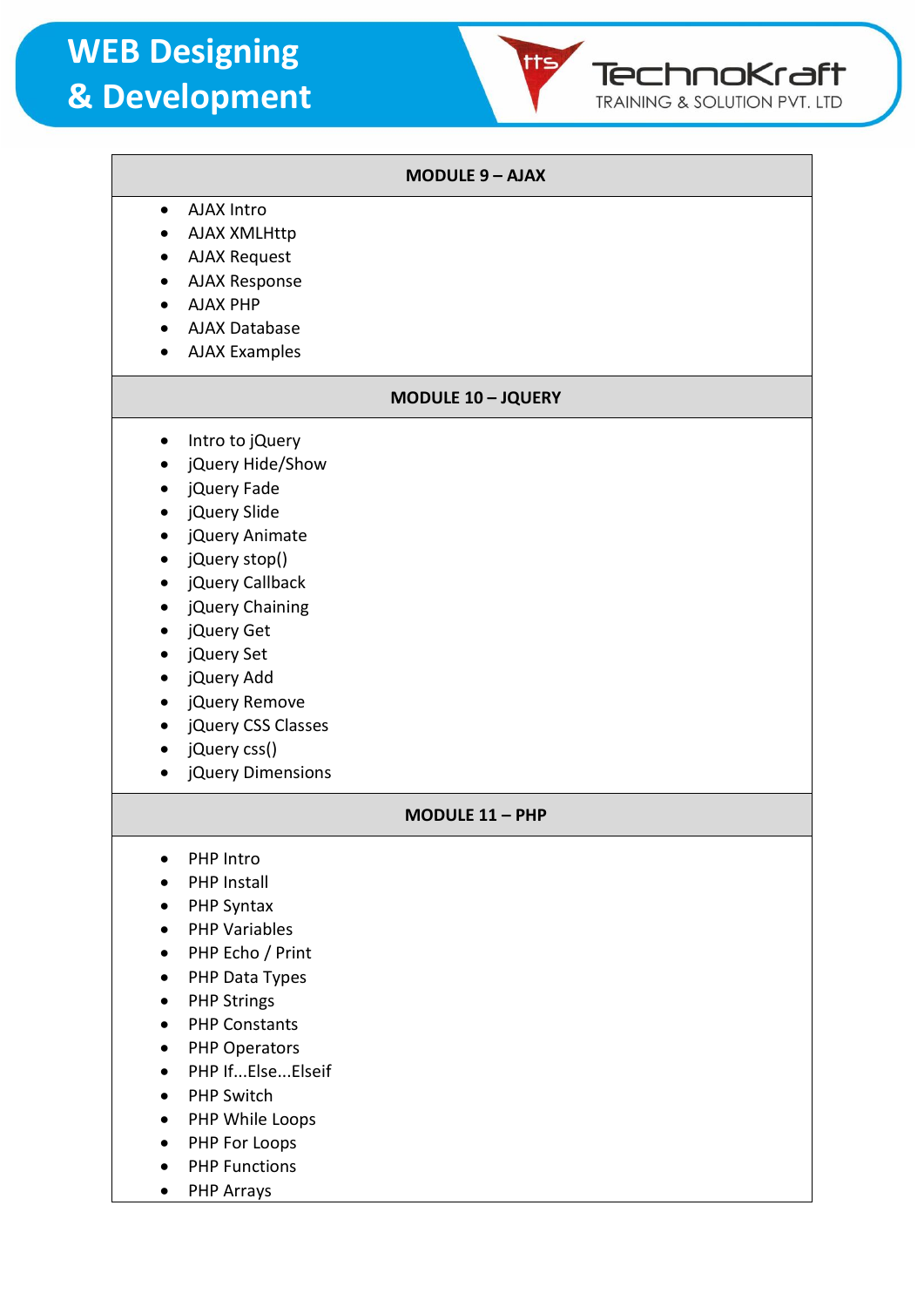tts TechnoKraft **TRAINING & SOLUTION PVT. LTD** 

- PHP Sorting Arrays
- PHP Superglobals
- **PHP Forms**
- PHP Form Handling
- PHP Form Validation
- PHP Form Required
- PHP Form URL/E-mail
- PHP Form Complete
- **PHP Advanced**
- PHP Arrays Multi
- PHP Date and Time
- PHP Include
- PHP File Handling
- PHP File Open/Read
- PHP File Create/Write
- PHP File Upload
- PHP Cookies
- PHP Sessions
- PHP Filters
- PHP Filters Advanced
- PHP Error Handling
- PHP Exception

#### **MODULE 11 – MYSQL DATABASE**

- MySQL Connect
- MySQL Create DB
- MySQL Create Table
- MySQL Insert Data
- MySQL Get Last ID
- MySQL Insert Multiple
- MySQL Prepared
- MySQL Select Data
- MySQL Delete Data
- MySQL Update Data
- MySQL Limit Data

#### **MODULE 12 – CODE IGNITER**

- What is CodeIgniter
- CodeIgniter License
- CodeIgniter versions
- CodeIgniter Feature
- CodeIgniter Installation
- CodeIgniter File System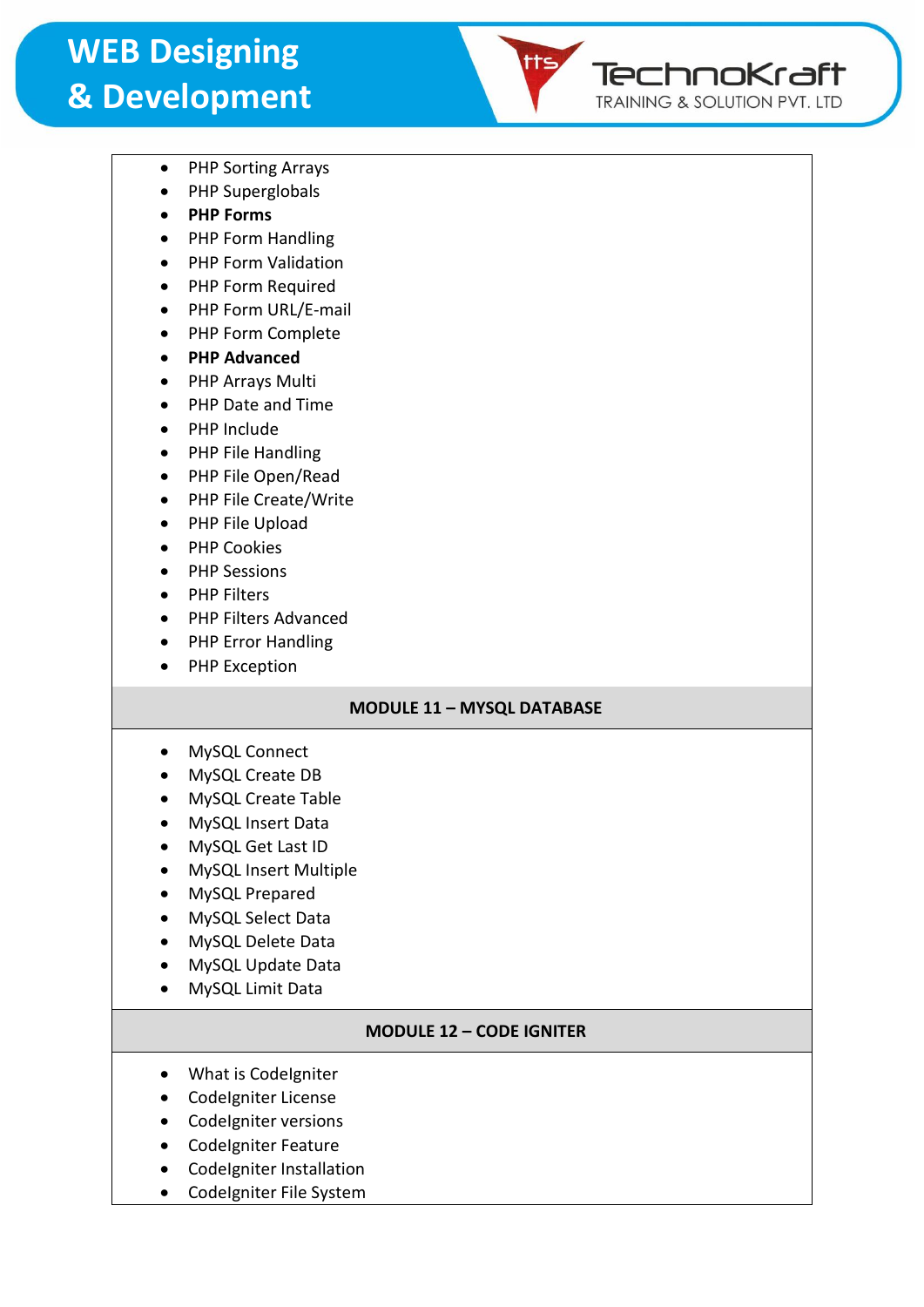- CodeIgniter Architecture
- CodeIgniter MVC
- Models
- Views
- Controller
- CodeIgniter First Example
- CodeIgniter URL
- CodeIgniter Create a site
- CodeIgniter Methods
- CodeIgniter Helper
- CodeIgniter Library
- CodeIgniter URL Routing
- CodeIgniter Hooks
- CI Passing Parameters
- CodeIgniter Driver
- CodeIgniter Database
- CI Database Insert
- CI Database select
- CI Login Form
- CI Database Login Form
- CodeIgniter Security
- CI Security Class
- CI CSRF

#### **MODULE 13 – HOSTING AND DEPLOYMENT**

tts

**TechnoKraft TRAINING & SOLUTION PVT. LTD** 

\_\_\_\_\_\_\_\_\_\_\_\_\_\_\_\_\_\_\_\_\_\_

- What is Hosting
- What is Domain
- How to choose proper host
- Domain Booking
- Propagating domain to hosting
- Setting up hosting
- Uploading files to host
- Creating Database
- Creating Email
- Backup